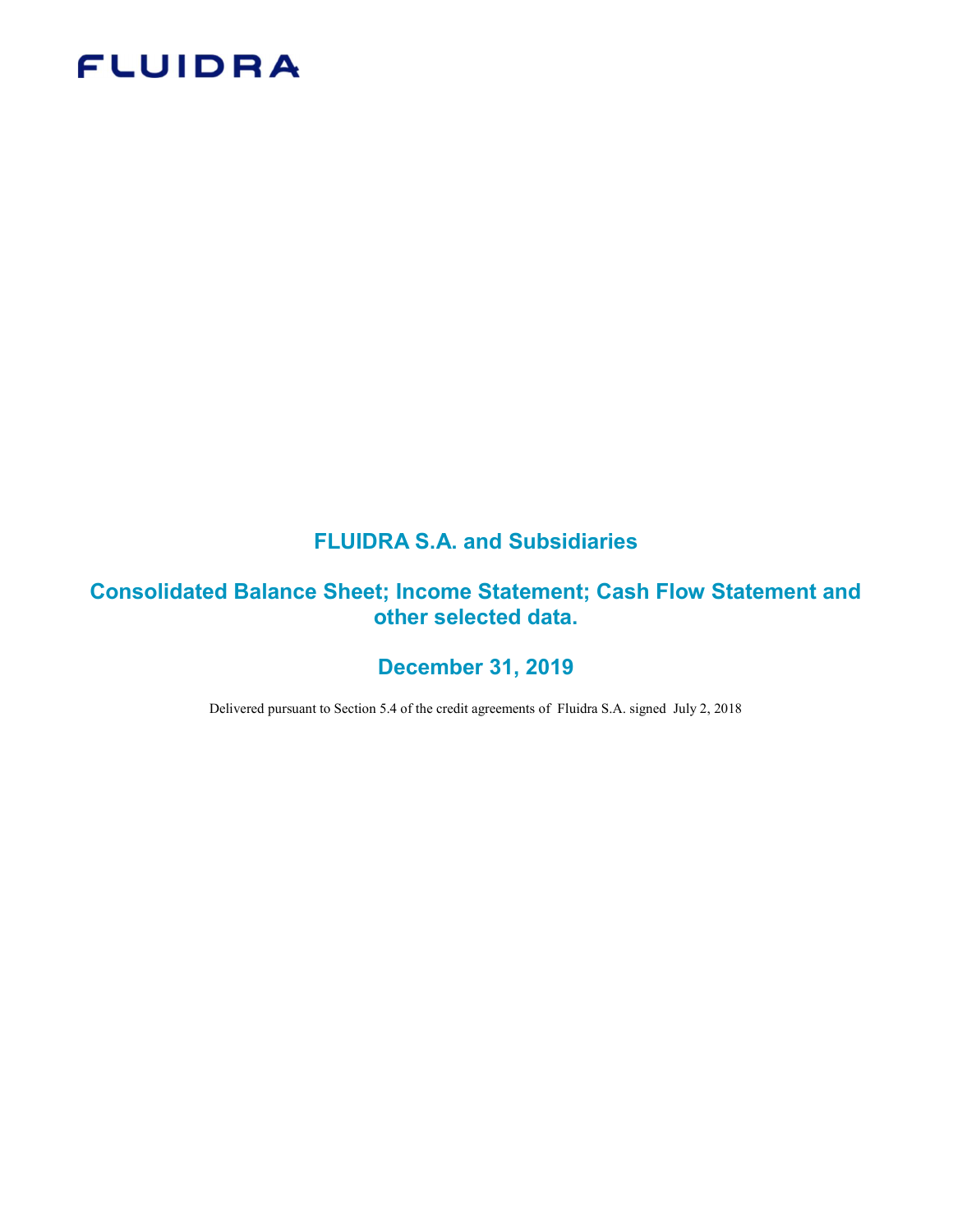#### Nature and principal activies of the Group.

Fluidra, S.A. (hereinafter the Company) was incorporated as a limited liability company for an indefinite period in Girona on October 3, 2002 under the name Aquaria de Inv. Corp., S.L., and changed to its current name on September 17, 2007.

The Company's corporate purpose and activity consists in the holding and use of equity shares, securities and other stock, and advising, managing and administering the companies in which the Company holds an ownership interest.

The Company is domiciled at Avenida Francesc Macià, nº 60, planta 20, in Sabadell (Barcelona).

The Group's activities consist in the manufacture and distribution of equipment, accessories and consumables for swimmingpools, irrigation and water treatment.

Fluidra, S.A. is the parent company of the Group comprising the subsidiaries detailed in the accompanying Appendix I of the consolidated financial statements for the year 2019 (hereinafter Fluidra Group or the Group). Additionally, the Group holds ownership interests in other entities, which are also detailed in Appendix I.

Fluidra´s share capital consists of 112.629.070 ordinary shares with a par value of Euro 1 each, fully subscribed. On October 31, 2007, the "Company" completed its initial public offering process through the public offering of 44.082.943 ordinary shares with a par value of Euro 1 each.

These shares representing share capital are listed on the Barcelona and Madrid stock exchanges, and also on the continuous market.

On July 2, 2018 Fluidra, S.A. carried out a capital increase for a nominal amount of Euro 83.000.000 by issuing and circulating 83,000,000 new ordinary shares of Euro 1 par value each, which were fully subscribed by the sole shareholder of Piscine Luxembourg Holdings 2 S.à r.l. (penultimate holder of the Luxembourgian company Zodiac Pool Solutions S.à.r.l. holding company of the Zodiac Group) without entitlement, as per article 304.2 of the Spanish Corporations Act, to any preferential subscription rights. The difference between the fair value of the equity received by Fluidra, S.A. by virtue of the merger and the par value of the new shares was allocated to share premium.

#### Basis of Preparation

This Balance Sheet, Income Statement and Cash Flow Statement have been prepared from the accounting records of Fluidra, S.A. and the companies included in the Group, according to the going concern principle. The 2019 consolidated financial statements have been prepared in accordance with International Financial Reporting Standards as adopted by the EU (IFRS-EU). Please refer to published and audited Consolidated Annual Accounts and Consolidated Directors Report for further details.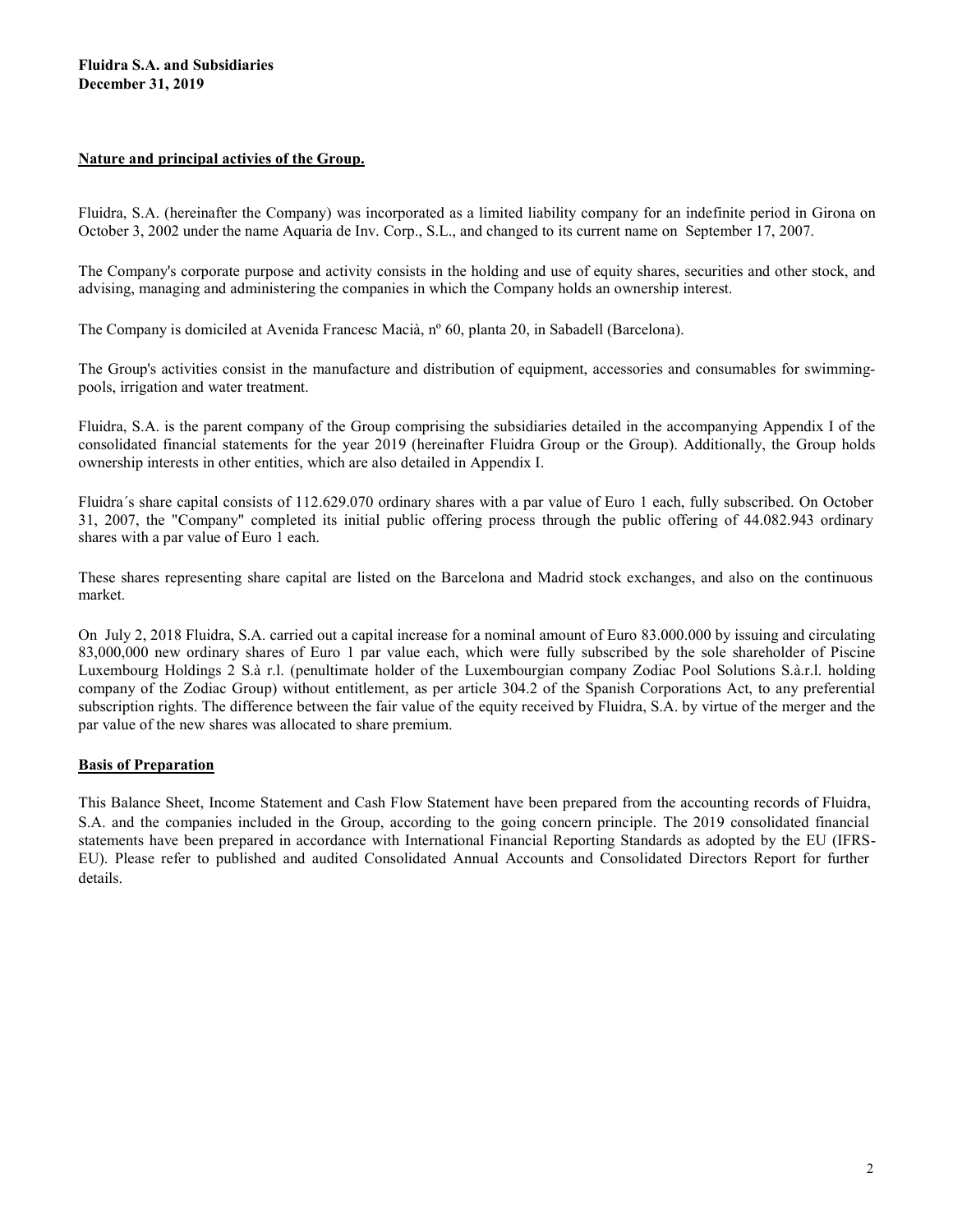#### Selected Definitions

Consolidated Adjusted EBITDA ("EBITDA"): represents the Group's operating result before depreciation, amortization, impairment losses, and unusual and non-recurring adjustments, as defined in Fluidra's credit agreements.

Consolidated Total Debt: as defined in Fluidra´s credit agreements, it means the aggregate principal amount of funded Indebtness of Holdings and its Restricted Subsidiaries outstanding on such date and determined on a consolidation basis.

The Group in the annual financial statements includes a definition for EBITDA (referred to as Reported EBITDA) and Net Financial Debt. These two magnitudes are periodically reported to shareholders and included in the annual financial statements, therefore we have included a reconciliation between them and those required by the credit agreements mentioned above.

### **Business Overview**

For the Business Overview please refer to www.fluidra.com - Shareholders and Investors - Regulatory Filings – 2019 4th Quarter Results.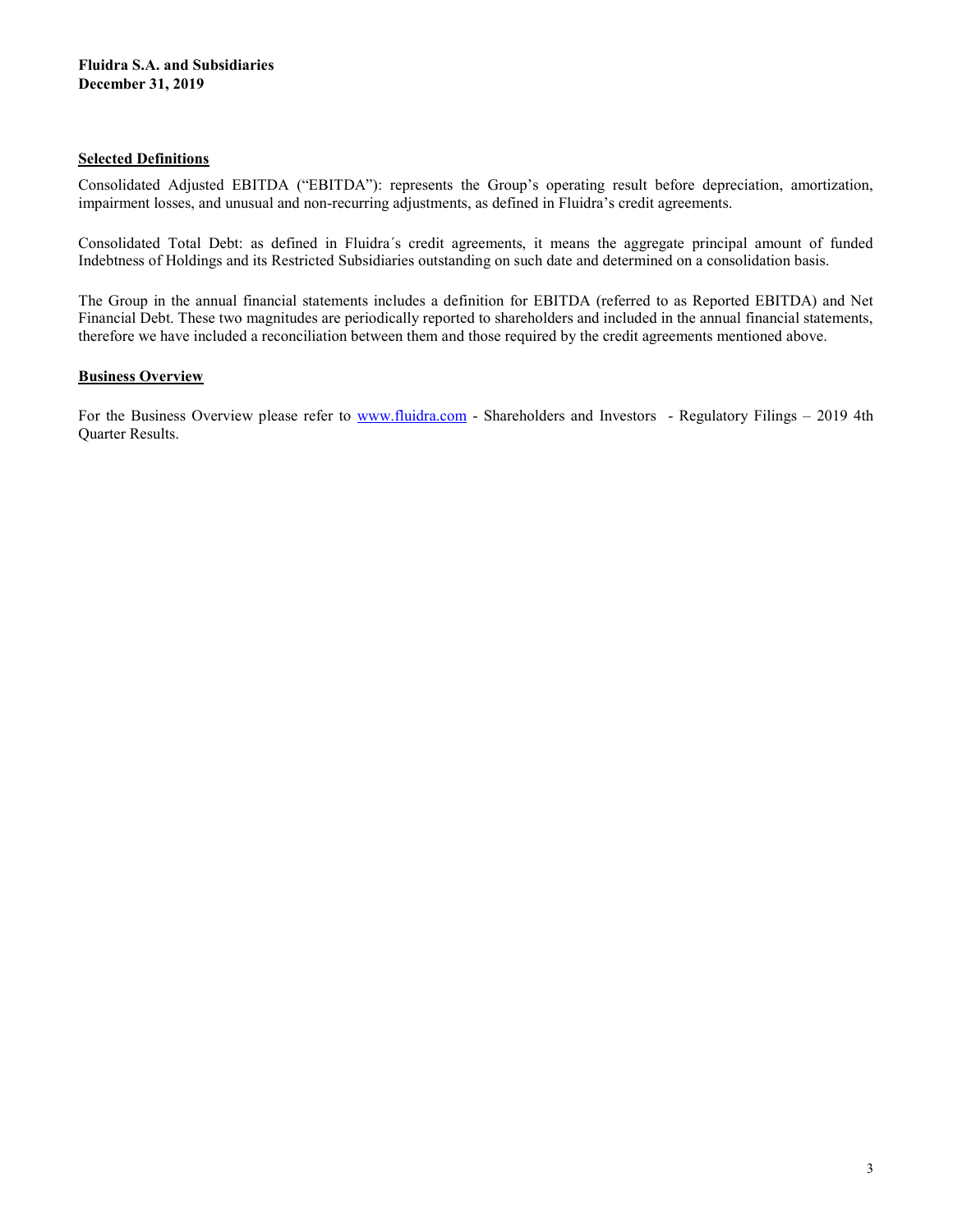### **BALANCE SHEET**

| idra S.A. and Subsidiaries                                                                                      |                                     |                          |
|-----------------------------------------------------------------------------------------------------------------|-------------------------------------|--------------------------|
|                                                                                                                 |                                     |                          |
|                                                                                                                 |                                     |                          |
|                                                                                                                 |                                     |                          |
| ember 31, 2019                                                                                                  |                                     |                          |
| <b>BALANCE SHEET</b><br>(Thousands of Euros)                                                                    |                                     |                          |
| Assets                                                                                                          | 31/12/2019                          | 31/12/2018               |
|                                                                                                                 |                                     |                          |
| Property, Plant and Equipment<br>Investment property                                                            | 119.976<br>3.166                    | 116.222<br>3.220         |
| Goodwill                                                                                                        | 1.103.856                           | 1.093.689                |
| Other intangible assets<br>Rights of Use assets                                                                 | 736.185<br>112.659                  | 787.325<br>$\sim$        |
| Investments accounted for using equity method                                                                   | $\mathcal{L}_{\mathcal{A}}$         | 28                       |
| Non-current financial assets<br>Other account receivables                                                       | 7.376<br>1.831                      | 6.709<br>2.383           |
| Deferred tax assets                                                                                             | 85.588                              | 85.020                   |
| Total non-current assets                                                                                        | 2.170.637                           | 2.094.596                |
| Non-current assets held for sale<br>Inventories                                                                 | $\overline{\phantom{a}}$<br>259.471 | 43.869<br>253.330        |
| Trade and other receivables                                                                                     | 314.745                             | 312.070                  |
| Other current financial assets<br>Derivative financial instruments                                              | 9.713<br>291                        | 4.922<br>356             |
| Cash and cash equivalents                                                                                       | 242.240                             | 170.061                  |
| Total current assets                                                                                            | 826.460                             | 784.608                  |
| <b>TOTAL ASSETS</b>                                                                                             | 2.997.097                           | 2.879.204                |
| Equity                                                                                                          |                                     |                          |
| Share Capital                                                                                                   | 195.629                             | 195.629                  |
| Share Premium                                                                                                   | 1.148.591                           | 1.148.591                |
| Retained earnings and other reserves<br>Treasury shares                                                         | 113.208<br>(14.000)                 | 107.259<br>(13.690)      |
| Other comprehensive income                                                                                      | (3.814)                             | (5.282)                  |
| Equity attributed to equity holders of the parent                                                               | 1.439.614                           | 1.432.507                |
| Non-controlling interests                                                                                       | 5.878                               | 8.214                    |
| Total equity                                                                                                    | 1.445.492                           | 1.440.721                |
| Liabilities                                                                                                     |                                     |                          |
| Debt, Bank Borrowings and other marketable securities                                                           | 857.035                             | 856.454                  |
| Lease liabilities<br>Derivative financial instruments                                                           | 98.587<br>14.951                    | 7.870                    |
| Deferred tax liabilities                                                                                        | 181.154                             | 199.266                  |
| Provisions<br>Government grants                                                                                 | 11.406<br>302                       | 18.786<br>352            |
| Other non-current liabilities                                                                                   | 22.326                              | 26.469                   |
| Total non-current liabilities                                                                                   | 1.185.761                           | 1.109.197                |
| Liabilities linked to non-current assets held for sale<br>Debt, Bank Borrowings and other marketable securities | $\overline{\phantom{a}}$<br>21.862  | 5.818<br>51.593          |
| Lease liabilities                                                                                               | 23.173                              | $\overline{\phantom{a}}$ |
| Trade and other payables<br>Provisions                                                                          | 291.564<br>28.437                   | 247.736<br>24.111        |
| Derivative financial instruments                                                                                | 808                                 | 28                       |
| Total current liabilities                                                                                       | 365.844                             | 329.286                  |
| TOTAL EQUITY AND LIABILITIES                                                                                    | 2.997.097                           | 2.879.204                |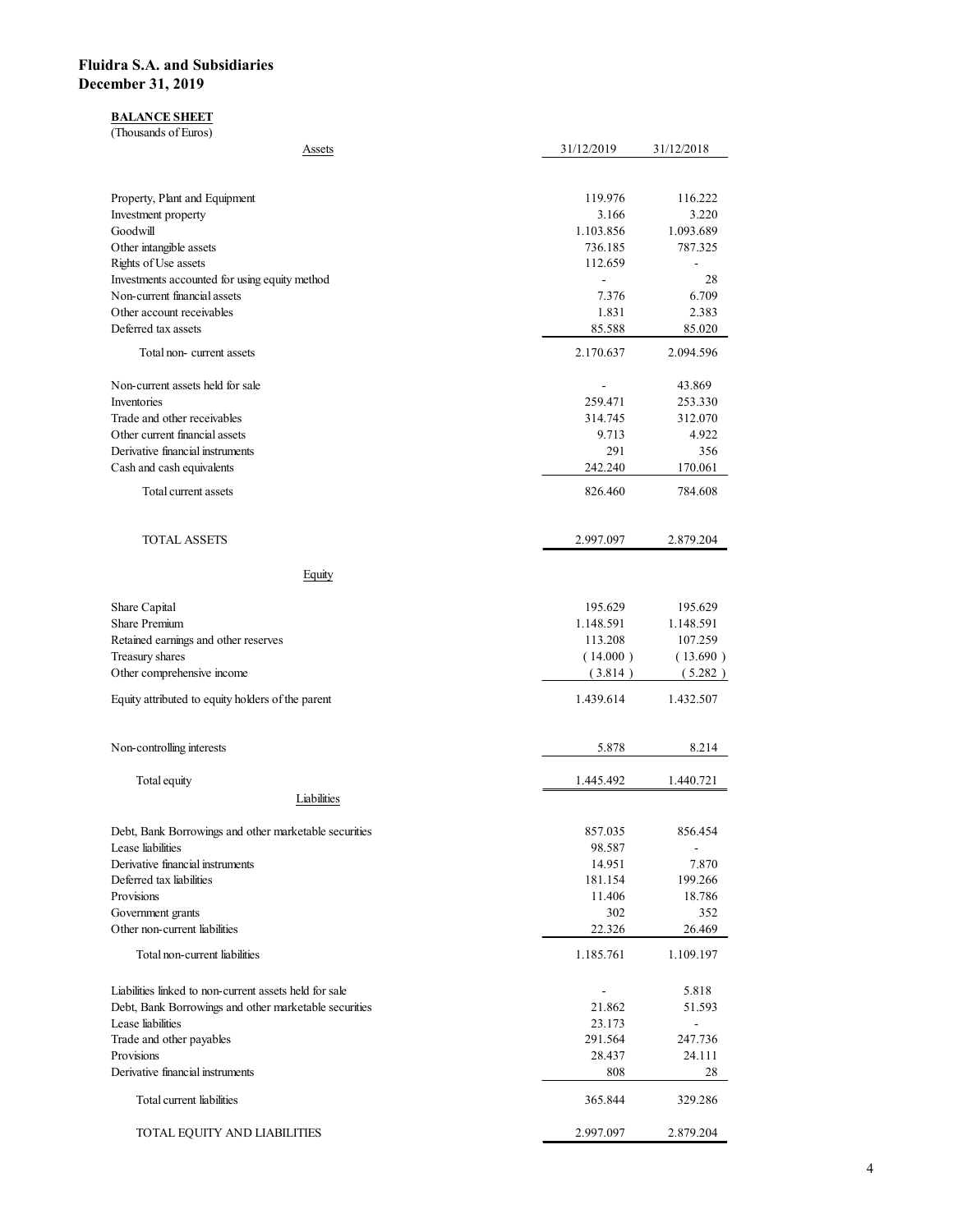| dra S.A. and Subsidiaries                                                                              |                          |                          |
|--------------------------------------------------------------------------------------------------------|--------------------------|--------------------------|
| ember 31, 2019                                                                                         |                          |                          |
|                                                                                                        |                          |                          |
| (Thousands of Euros)                                                                                   | 31/12/2019               | 31/12/2018               |
|                                                                                                        |                          |                          |
| Operating Income                                                                                       |                          |                          |
|                                                                                                        |                          |                          |
| Sales of goods and finished products                                                                   | 1.367.550                | 1.029.641                |
| Income from the rendering services<br>Work perfomed by the Group and capitalised as non-current assets | 24.928<br>14.157         | 18.184<br>7.854          |
| Total operating income                                                                                 | 1.406.635                | 1.055.679                |
|                                                                                                        |                          |                          |
| Operating expenses                                                                                     |                          |                          |
| Change in inventories of finished products, work in                                                    |                          |                          |
| progress and raw material consumables                                                                  | (666.022)                | (538.250)                |
| Personnel expenses                                                                                     | (277.872)                | (222.952)                |
| Depreciation and amortization expenses and impairment losses                                           | (129.762)                | (66.727)                 |
| Other operating expenses<br>Total operating expenses                                                   | (256.089)<br>(1.329.745) | (229.585)<br>(1.057.514) |
|                                                                                                        |                          |                          |
| Other profit / (loss)                                                                                  |                          |                          |
| Profit / (loss) from sale of fixed assets                                                              | (1.364)                  | 406                      |
| Total other profit / (loss)                                                                            | (1.364)                  | 406                      |
|                                                                                                        |                          |                          |
| Operating profit                                                                                       | 75.526                   | (1.429)                  |
|                                                                                                        |                          |                          |
| Finance income / (expenses)                                                                            |                          |                          |
| Finance income                                                                                         | 2.803                    | 1.951                    |
| Finance costs                                                                                          | (53.792)                 | (28.111)                 |
| Financial Expenses of Lease Liabilities                                                                | (4.929)                  | $\sim$                   |
| Exchange gains / (losses)                                                                              | 485                      | (1.436)                  |
| Net financial income / (loss)                                                                          | (55.433)                 | (27.596)                 |
| Share in profit / (loss) for the year                                                                  |                          |                          |
| from investments accounted for using the equity                                                        | $\sim$                   | 64                       |
| Profit / (loss) before tax from continuing operations                                                  | 20.093                   | (28.961)                 |
|                                                                                                        |                          |                          |
| Income tax expense                                                                                     | (5.982)                  | (3.856)                  |
| Profit $/$ (loss) after tax from continuing operations                                                 | 14.111                   | (32.817)                 |
| Profit / (loss) after tax from discontinued operations                                                 | (114)                    | 895                      |
|                                                                                                        |                          |                          |
| CONSOLIDATED PROFIT / (LOSS) AFTER TAX                                                                 | 13.997                   | (31.922)                 |
| Profit attributed to non-controlling interest                                                          | 5.675                    | 2.000                    |
| Profit attributed to equity holders of the parent                                                      | 8.322                    | (33.922)                 |
|                                                                                                        |                          |                          |
| From continuing operations<br>From discontinued operations                                             | 8.436                    | (34.817)<br>895          |
|                                                                                                        | (114)                    |                          |
|                                                                                                        |                          |                          |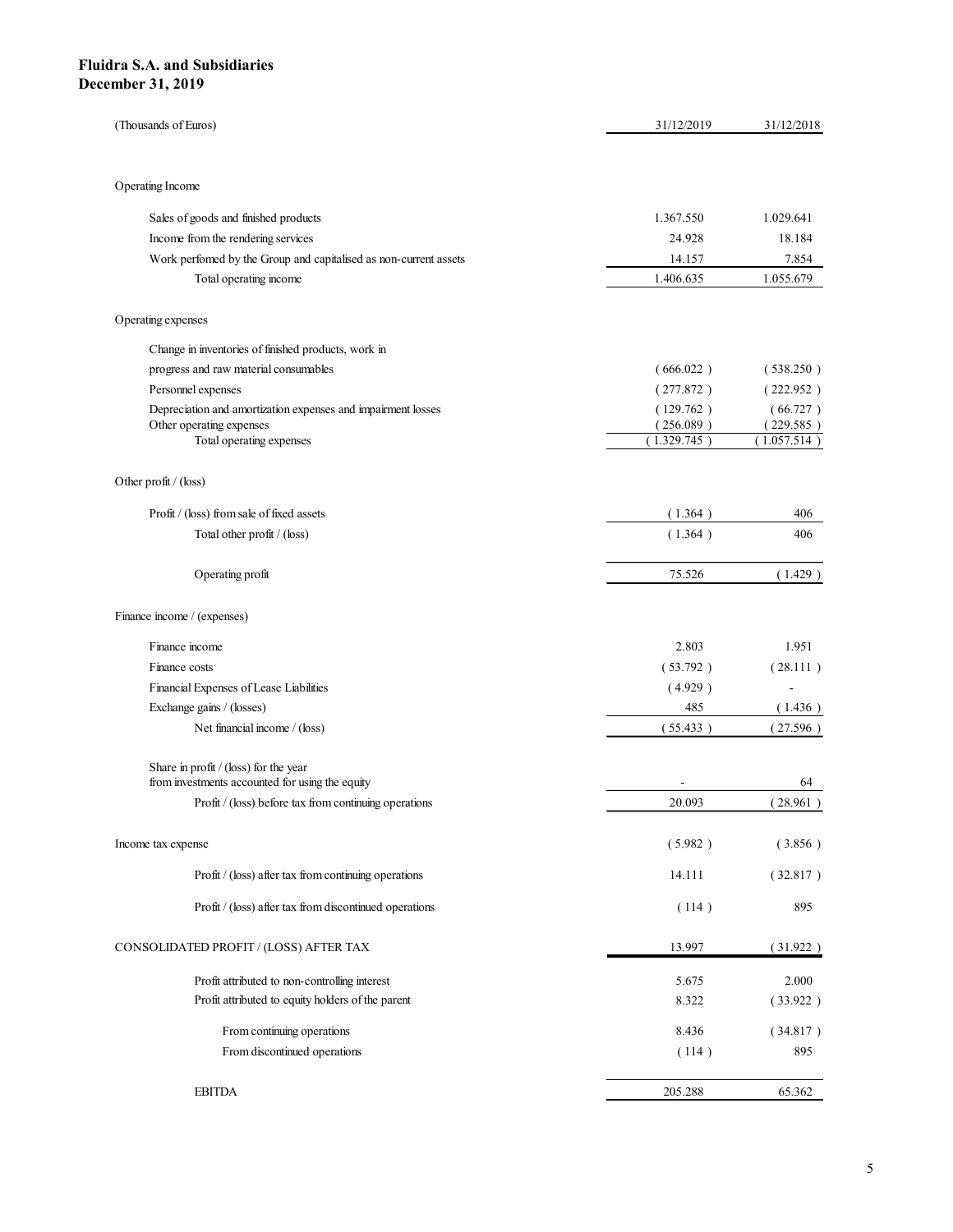| uidra S.A. and Subsidiaries<br>ecember 31, 2019 |                                                                                            |            |            |
|-------------------------------------------------|--------------------------------------------------------------------------------------------|------------|------------|
|                                                 |                                                                                            |            |            |
|                                                 |                                                                                            |            |            |
|                                                 |                                                                                            |            |            |
|                                                 |                                                                                            |            |            |
|                                                 |                                                                                            |            |            |
|                                                 |                                                                                            |            |            |
|                                                 |                                                                                            |            |            |
|                                                 |                                                                                            |            |            |
|                                                 |                                                                                            |            |            |
|                                                 |                                                                                            |            |            |
|                                                 |                                                                                            |            |            |
|                                                 |                                                                                            |            |            |
|                                                 |                                                                                            |            |            |
|                                                 |                                                                                            |            |            |
| (Thousands of Euros)                            |                                                                                            | 31/12/2019 | 31/12/2018 |
| Cash flows from operating activities            |                                                                                            |            |            |
|                                                 |                                                                                            |            |            |
| Profit of the year before tax                   |                                                                                            | 19.979     | (27.977)   |
| Adjustments for:                                |                                                                                            |            |            |
|                                                 | Amortization and depreciation                                                              | 125.958    | 61.002     |
|                                                 | Provision for bad debts                                                                    | 4.224      | 3.336      |
|                                                 | Provision for $/$ (reversal of) impairment losses on assets                                | 3.804      | 9.198      |
|                                                 | Provision for / (reversal of) impairment losses on financial assets                        | 355        | (66)       |
|                                                 | Provision for / (reversal of) impairment losses on risks and expenses                      | 1.845      | 2.880      |
|                                                 | Provision for / (reversal of) impairment losses on inventories                             | 5.721      | 28         |
|                                                 | Income from financial assets                                                               | (1.481)    | (330)      |
|                                                 | Financial expenses                                                                         | 51.886     | 25.700     |
|                                                 | (Income) / expenses from currency translation differences                                  | (485)      | 691        |
|                                                 | Share in profit $/$ (loss) for the year from associates accounted for using equity method  | $\sim$     | (64)       |
|                                                 | (Profit) / loss from the sale of property, plant and equipment and other intangible assets | (336)      | 56         |
|                                                 | (Profit)/lossses on the sale of subsidiaries                                               | 1.700      | $\sim$     |
|                                                 | Government grants recognized in profit and loss                                            | (100)      | (149)      |
|                                                 | Shared-based payment expenses                                                              | 4.313      | 1.315      |
|                                                 | Adjustments to consideration given against gains/losses                                    |            |            |
|                                                 | on business combinations                                                                   | 12.166     | 4.576      |
|                                                 | (Gains) / losses from derivative financial instruments at fair value                       | 810        | (466)      |
|                                                 | Operating profit before changes in working capital                                         | 230.359    | 79.730     |
|                                                 |                                                                                            |            |            |
|                                                 | Change in working capital, excluding effects of acquisitions and currency                  |            |            |
| translation differencies                        |                                                                                            |            |            |
|                                                 |                                                                                            |            |            |
|                                                 | Increase / (decrease) in trade and other receivables                                       | (35.851)   | (28.992)   |
|                                                 | Increase / (decrease) in inventories                                                       | (14.250)   | 22.683     |
|                                                 | Increase / (decrease) in trade and other payables                                          | 26.577     | (6.954)    |
|                                                 | Utilization of provisions                                                                  | (879)      | (1.192)    |
|                                                 | Cash Flows from operating activities                                                       | 205.956    | 65.275     |
|                                                 |                                                                                            |            |            |
| Interest paid                                   |                                                                                            | (48.186)   | (23.372)   |
| Interest received                               |                                                                                            | 1.544      | 330        |
| Corporate income tax paid                       |                                                                                            | (3.771)    | (10.860)   |
|                                                 |                                                                                            |            |            |
|                                                 | Net Cash Flows from operating activities                                                   | 155.543    | 31.373     |
|                                                 |                                                                                            |            |            |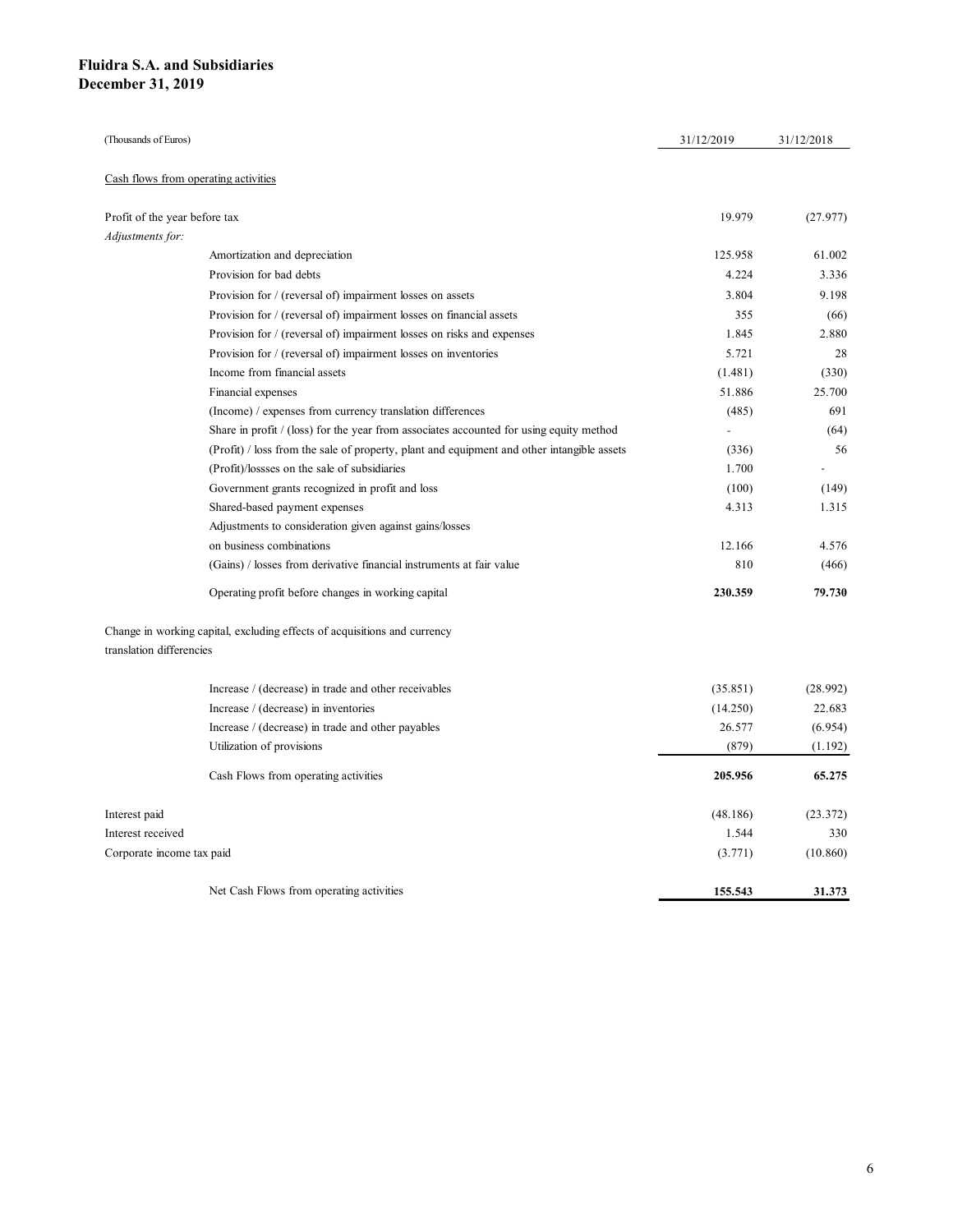#### Cash Flows from investing activities

| idra S.A. and Subsidiaries                                              |          |                          |
|-------------------------------------------------------------------------|----------|--------------------------|
| ember 31, 2019                                                          |          |                          |
|                                                                         |          |                          |
|                                                                         |          |                          |
| Cash Flows from investing activities                                    |          |                          |
| From the sale of property, plant and equipment                          | 2.891    | 2.824                    |
| From the sale of other intangible assets                                | 338      | 66                       |
| From the sale of financial assets                                       | 2.497    | 1.703                    |
| Proceeds from dividends                                                 | 28       | 36                       |
| Proceeds from the sale of subsidiaries, net of cash used                | 29.176   | $\overline{\phantom{a}}$ |
| Proceeds from the sale of subsidiaries, net of cash used in prior years | $\sim$   | 124                      |
| Acquisition of property, plant and equipment                            | (26.737) | (26.561)                 |
| Acquisition of intangible assets                                        | (20.301) | (12.176)                 |
| Acquisition of financial assets                                         | (7.104)  | (6.865)                  |
| Payments for acquisitions of subsidiaries                               | $\sim$   | 34.558                   |
| Payments for acquisitions of subsidiaries in prior years                | (7.344)  | (9.494)                  |
| Net Cash Flows used in investing activities                             | (26.556) | (15.785)                 |
| Cash Flows from financing activities                                    |          |                          |
| Proceeds from Capital increase                                          |          | (138)                    |
| Payments for repurchase of treasury shares                              | (10.177) | (7.677)                  |
| Proceeds from the sale of treasury shares                               | 1.246    | 2.302                    |
| Proceeds from grants                                                    | 50       | $\overline{2}$           |
| Proceeds from bank borrowings and other                                 | 5.598    | 879.377                  |
| Payments from bank borrowings, finance leases and others                | (46.185) | (768.663)                |
| Payments from leases liabilities (IFRS-16)                              | (15.601) | $\overline{\phantom{a}}$ |
| Dividends paid                                                          | (4.376)  | (3.649)                  |
| Net Cash Flows from financing activities                                | (69.445) | 101.554                  |
|                                                                         |          |                          |

#### Cash Flows from financing activities

|                                                                         | 2.011    | 2. UZ-         |
|-------------------------------------------------------------------------|----------|----------------|
| From the sale of other intangible assets                                | 338      | 66             |
| From the sale of financial assets                                       | 2.497    | 1.703          |
| Proceeds from dividends                                                 | 28       | 36             |
| Proceeds from the sale of subsidiaries, net of cash used                | 29.176   |                |
| Proceeds from the sale of subsidiaries, net of cash used in prior years |          | 124            |
| Acquisition of property, plant and equipment                            | (26.737) | (26.561)       |
| Acquisition of intangible assets                                        | (20.301) | (12.176)       |
| Acquisition of financial assets                                         | (7.104)  | (6.865)        |
| Payments for acquisitions of subsidiaries                               | $\sim$   | 34.558         |
| Payments for acquisitions of subsidiaries in prior years                | (7.344)  | (9.494)        |
| Net Cash Flows used in investing activities                             | (26.556) | (15.785)       |
| Cash Flows from financing activities                                    |          |                |
| Proceeds from Capital increase                                          |          | (138)          |
| Payments for repurchase of treasury shares                              | (10.177) | (7.677)        |
| Proceeds from the sale of treasury shares                               | 1.246    | 2.302          |
| Proceeds from grants                                                    | 50       | $\overline{2}$ |
| Proceeds from bank borrowings and other                                 | 5.598    | 879.377        |
| Payments from bank borrowings, finance leases and others                | (46.185) | (768.663)      |
| Payments from leases liabilities (IFRS-16)                              | (15.601) |                |
| Dividends paid                                                          | (4.376)  | (3.649)        |
| Net Cash Flows from financing activities                                | (69.445) | 101.554        |
| Net increase / (decrease) in cash and cash equivalents                  | 59.542   | 117.142        |
| Cash and cash equivalents as of January 1, 2019                         | 181.233  | 64.756         |
|                                                                         | 1.465    | (665)          |
| Effect of currency translation differences on cash                      |          |                |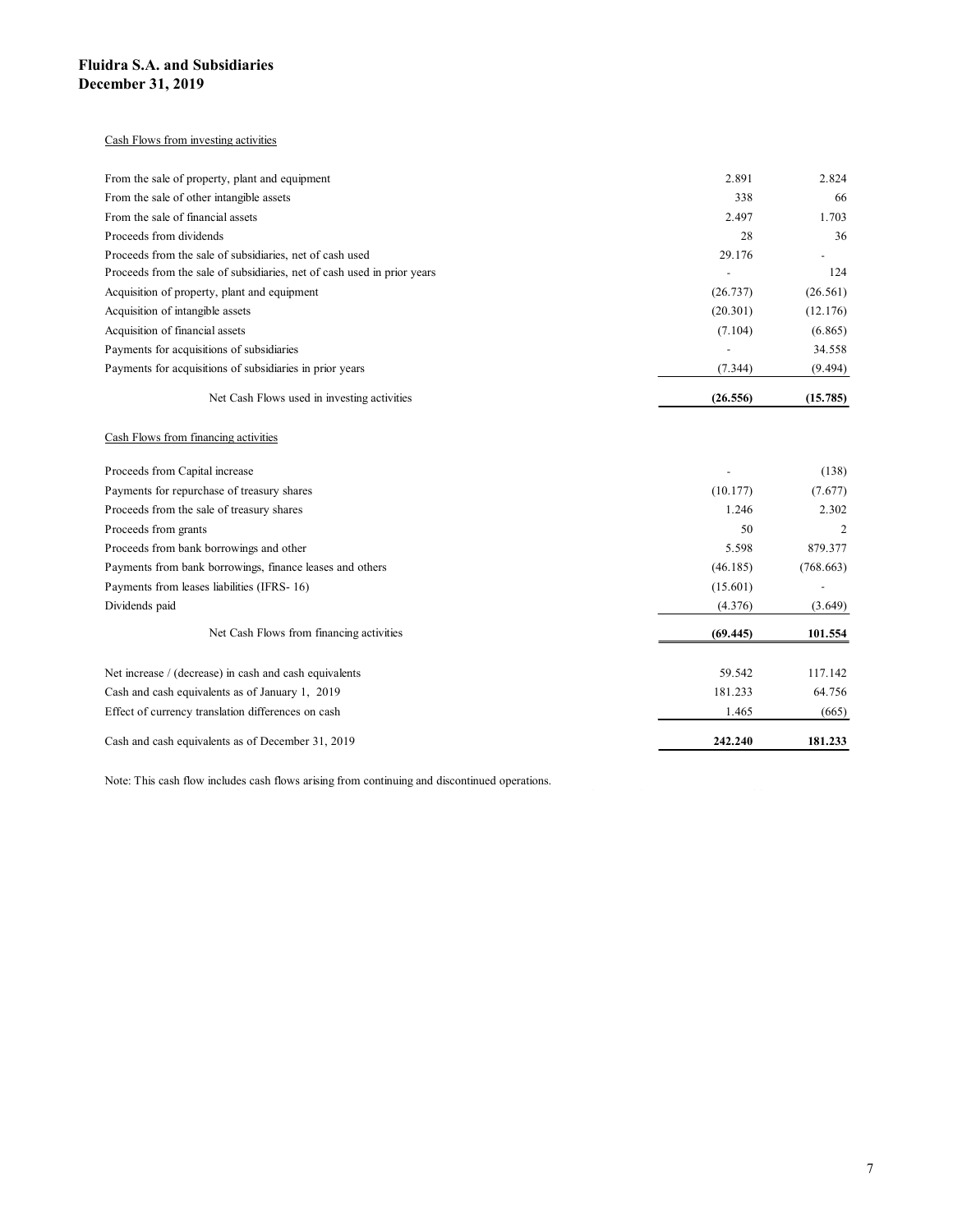### Calculation and Reconciliation of EBITDA

| <b>Fluidra S.A. and Subsidiaries</b>                          |            |
|---------------------------------------------------------------|------------|
| December 31, 2019                                             |            |
|                                                               |            |
|                                                               |            |
|                                                               |            |
|                                                               |            |
|                                                               |            |
|                                                               |            |
| <b>Calculation and Reconciliation of EBITDA</b>               |            |
|                                                               |            |
| (in millions of Euros)                                        | Dec 19 LTM |
| Net Profit attributed to equity holders of the parent company | 8,4        |
| Income Tax Expense                                            | 6,0        |
| Finance Income                                                | (2, 8)     |
| Finance Costs                                                 | 58,7       |
| Exchange gains / (losses)                                     | (0,5)      |
| Depreciation & Amortisation Expense & Impairment              | 129,8      |
| Minority Interest                                             | 5,7        |
| <b>Reported EBITDA</b>                                        | 205,3      |
| Non Recurring Transaction & Integration Costs                 | 27,5       |
| EBITDA discontinued Operations Aquatron                       | (0,1)      |
| Share based payment expense                                   | 12,2       |
| Run Rate synergies                                            | 10,1       |
|                                                               | 14,0       |
| Profit/Loss from sale of subsidiaries                         |            |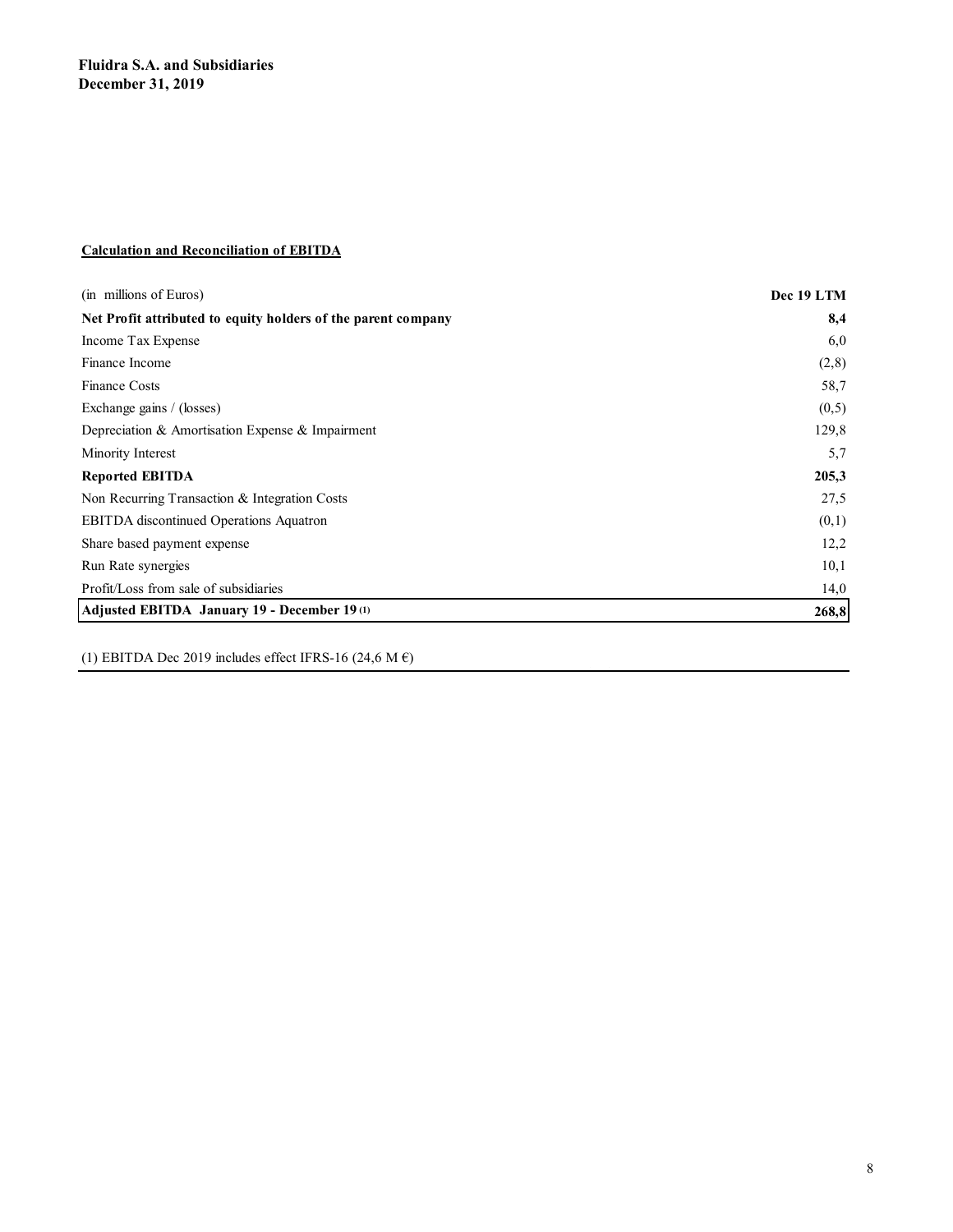| <b>Fluidra S.A. and Subsidiaries</b><br><b>December 31, 2019</b> |                        |
|------------------------------------------------------------------|------------------------|
|                                                                  |                        |
|                                                                  |                        |
|                                                                  |                        |
|                                                                  |                        |
| (in millions of Euros)                                           | At 31<br>December 2019 |
|                                                                  |                        |
|                                                                  |                        |
| First-lien credit facility                                       | 878,6                  |
| Asset-based lending facility                                     | 5,7                    |
| Other debt                                                       | 8,9                    |
| <b>Total debt</b>                                                | 893,2                  |
| Unamortized debt issuance costs                                  | (14,3)                 |
| Debt, current and non-current                                    | 878,9                  |
| Current portion of first-lien credit facility                    | 8,9                    |
| Asset-based lending facility                                     | 5,7                    |
|                                                                  |                        |
| Current portion of other debt                                    | 8,6                    |
| Debt, current                                                    | 23,2                   |
| Debt, non-current                                                | 855,7                  |
|                                                                  |                        |
| <b>Lease liabilities</b>                                         | 121,8                  |
|                                                                  |                        |
| Cash and Cash Equivalents                                        | 242,2                  |
| Non Current Financial Assets                                     | 7,4                    |
| <b>Current Financial Assets</b>                                  | 9,7                    |
| Derivative Instruments                                           | (15,5)                 |
| <b>Total Cash &amp; Financial Assets</b>                         | 243,9                  |
|                                                                  |                        |
| Net Financial Debt as per Group Definition                       | 756,8                  |